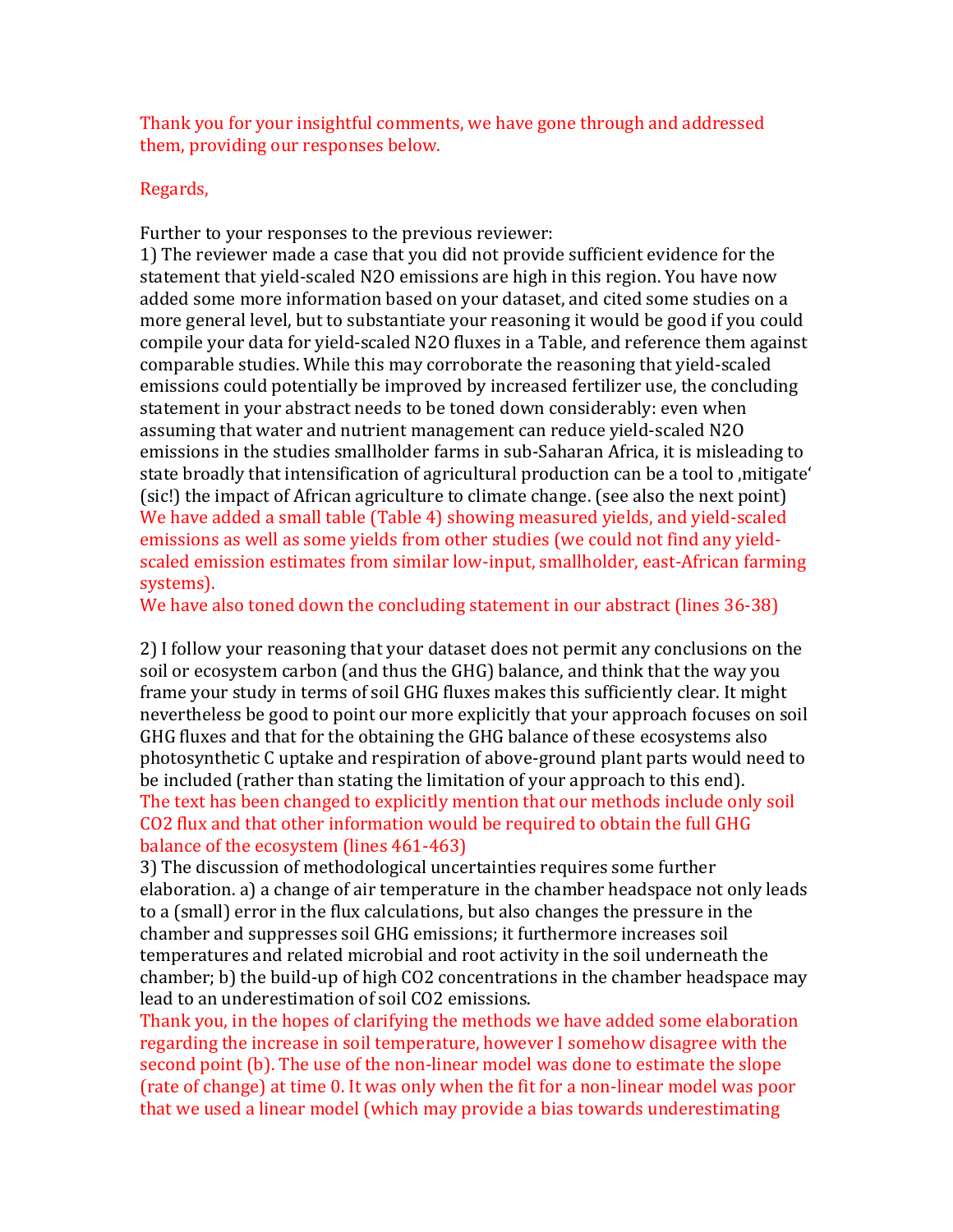soil CO2 emissions when CO2 starts accumulating in the headspace). The use of the non-linear model then, will provide an accurate estimate of emissions even when CO2 accumulates in the headspace over time. A quick sampling of our flux measurements found that about 10% showed some form of CO2 build-up (a plateauing of the concentrations), however, all of these had the flux calculated using the non-linear model, which would still accurately estimate the flux at T0.

We do not expect the pressure in the chambers to have changed due to temperature changes because we used vented chambers. Also, given the 45 minute deployment time and the use of insulated, reflective chambers, soil temperatures would be unlikely to experience sufficient change (See Rochette, Philippe and Hutchinson, Gordon L., "Measurement of Soil Respiration in situ: Chamber Techniques" (2005). Publications from USDA-ARS / UNL Faculty. Paper 1379). We would like to stress that measurements were done under extreme logistic constrains and that to our knowledge a comparable dataset for Africa is not available at all. Despite limitations, this paper presents a radical improvement in available data for GHG fluxes from agricultural systems in Africa and sets a high water mark for the next generation of such studies.

4) Figures 2 and 3: I agree that adding error bars will probably overcharge the graphs, which are very busy anyhow. However, you can add information on the range (i.e. the minimum and maximum) of standard errors in the Figure captions, along with the respective number of observations and the dates when these occurred.

Figure 3 is a box and whisker plot, and uses the box to show the median, first and third quartiles, while the whiskers extend another 1.5\*interquartile range (and the open circles indicate outliers). Perhaps you were just referring to Figure 2. We added two sentences explaining what the variability in SEM was for the 3 gases and when (and where) the highest variability occurred.

In addition, I request you make the following improvements:

5) Table 1: when showing data from this study please refer to "this study" rather than "Pelster et al. 2016" (note that Pelster et al. 2016 is in fact a different paper included in the references).

Thank you. This has been changed

6) Format Tables 2 and 3 according to the journal standard.

We assume that you were referring to the vertical lines in the tables. These have been removed

7) In Table 2: Indicate what SEM was based on and add "soil" after "cumulative". Correct English wording in footnote 1.

Perhaps you meant Table 3 because Table 2 has no "cumulative" in the title, so we changed the footnote a bit to clarify the point as well as adding the term "soil" after the word "cumulative". Also added the n value to the different columns so the reader knows what the SEM was based on.

8) Fig. 2: Add a panel on soil temperature and include abbreviations used for all parameters in the panels as well as a reference to the study years in the Figure caption.